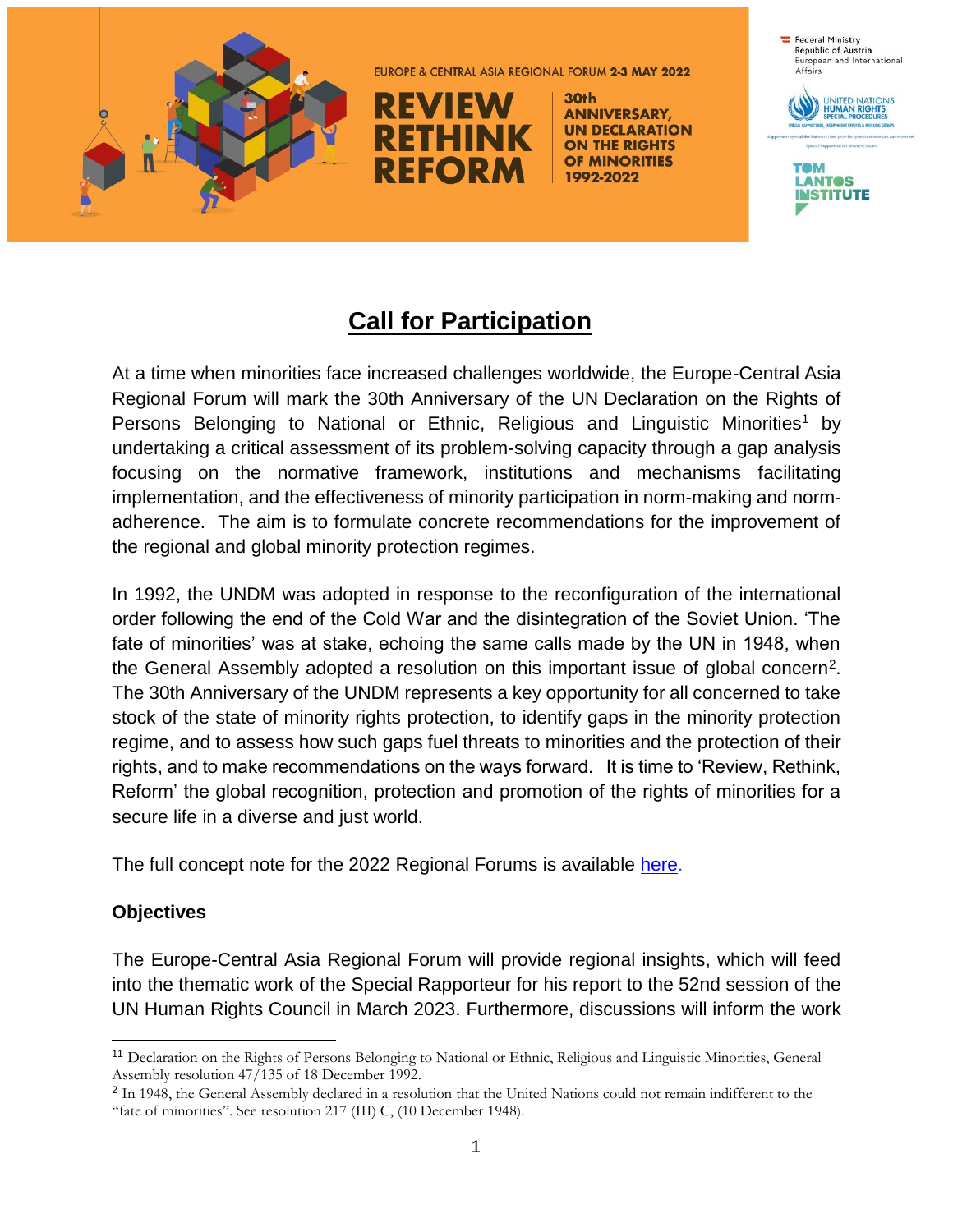and recommendations of the 15th session of the Forum on Minority Issues, which will take place in Geneva in December 2022.

Specific objectives include:

- Identify how the existing global and regional minority protection regimes (norms, institutions and mechanisms) can be improved to be more effective at preventing and addressing domestic minority rights violations and at the promotion of minority rights;
- Assess the ways regional forums can bridge the gaps between domestic, regional and global protection regimes;
- Design action plans and platforms for local, regional and global civil society cooperation for the effective implementation of minority rights;
- Based on the presentations and discussions held at the regional forums, develop specific recommendations to address the gaps identified in relation to the improvement and effectiveness of the global and regional minority protection regimes.

### **Date and Venue**

Date: 2-3 May 2022

Hybrid format – the meeting will be held physically at the [Diplomatic Academy, Vienna](https://www.da-vienna.ac.at/en/Contact) and virtually using the Interactio platform.

# **Participation**

The Europe-Central Asia Regional Forum shall be open to the participation of states; intergovernmental organizations including United Nations agencies and mechanisms; national human rights institutions and other relevant national bodies; academics and experts on minority issues; representatives of minorities as well as civil society organizations specializing in minority issues.

Participation is open to individuals involved in minority issues in the **Europe-Central Asia region** (see list of eligible countries [here\)](https://tom-lantos-institue.idloom.events/document/25147/wCRw4HY716.pdf), and with a clear **focus and expertise on minority rights.** 

All participants are encouraged to submit any proposed recommendations in advance of the Europe-Central Asia Regional Forum to [marcus.oda@tomlantosinstitute.hu](mailto:marcus.oda@tomlantosinstitute.hu) by Friday 29<sup>th</sup> April 2022. All written recommendations submitted in writing are collated and considered as part of the final set of recommendations developed during the regional